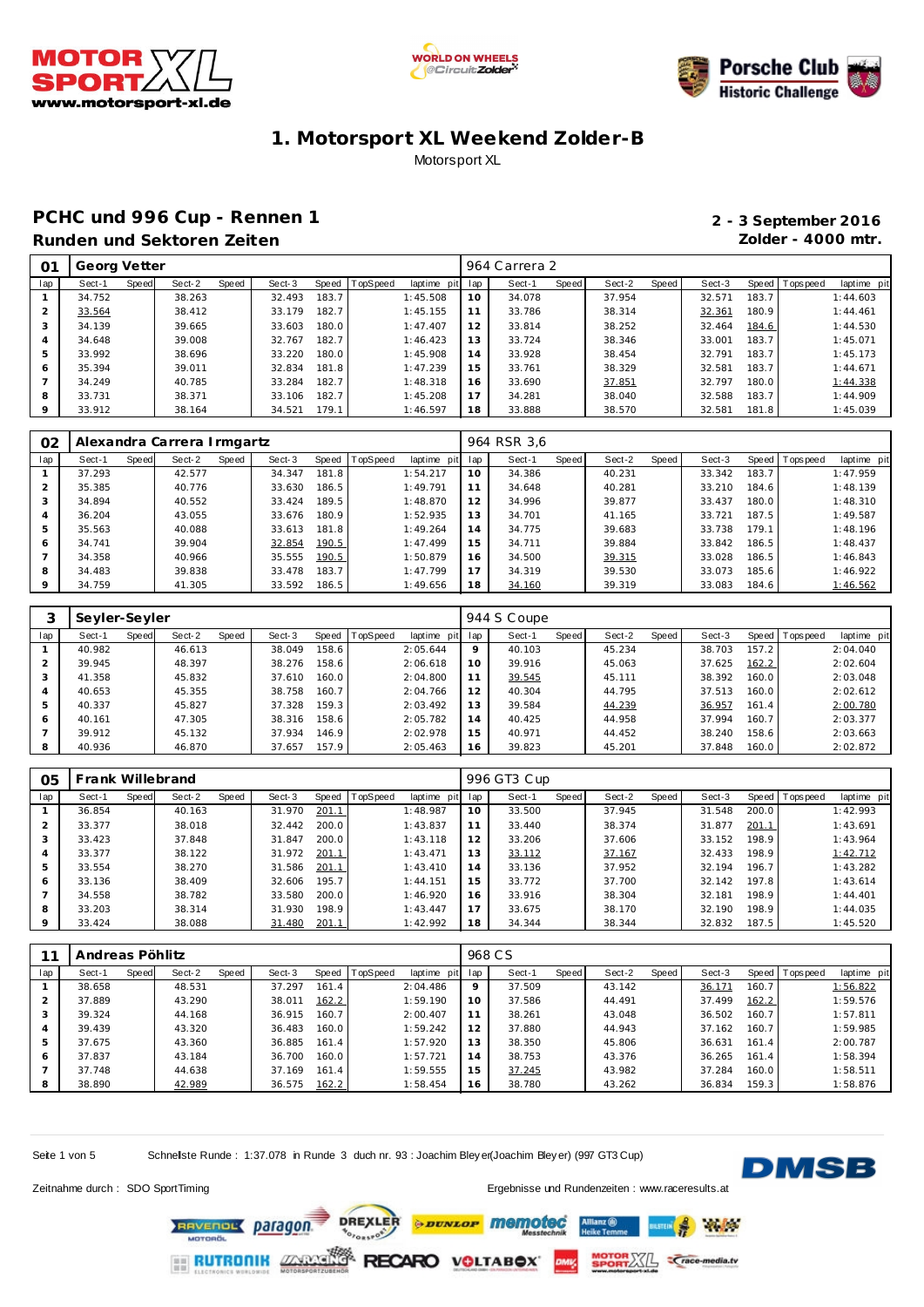





### **PCHC und 996 Cup - Rennen 1 2 - 3 September 2016 Runden und Sektoren Zeiten Zolder - 4000 mtr.**

| 16  | Jan van Es      |                 |                 |                            |     | 993 GT2 |       |        |       |        |       |                 |             |
|-----|-----------------|-----------------|-----------------|----------------------------|-----|---------|-------|--------|-------|--------|-------|-----------------|-------------|
| lap | Speed<br>Sect-1 | Speed<br>Sect-2 | Sect-3<br>Speed | TopSpeed<br>laptime<br>pit | lap | Sect-1  | Speed | Sect-2 | Speed | Sect-3 |       | Speed Tops peed | laptime pit |
|     | 34.779          | 37.867          | 206.9<br>30.925 | 1:43.571                   | 11  | 32.121  |       | 36.597 |       | 30.484 | 209.3 |                 | 1:39.202    |
|     | 32.552          | 37.249          | 209.3<br>30.565 | 1:40.366                   | 12  | 32.004  |       | 36.784 |       | 30.325 | 209.3 |                 | 1:39.113    |
| 3   | 32.095          | 36.700          | 208.1<br>30.326 | 1:39.121                   | 13  | 32.509  |       | 37.186 |       | 30.664 | 209.3 |                 | 1:40.359    |
| 4   | 32.103          | 36.393          | 209.3<br>30.793 | 1:39.289                   | 14  | 32.165  |       | 36.598 |       | 31.062 | 210.5 |                 | 1:39.825    |
| 5   | 32.316          | 36.777          | 209.3<br>30.454 | 1:39.547                   | 15  | 32.436  |       | 36.626 |       | 30.732 | 209.3 |                 | 1:39.794    |
| O   | 32.000          | 36.640          | 209.3<br>30.381 | 1:39.021                   | 16  | 32.548  |       | 36.356 |       | 30.529 | 211.8 |                 | 1:39.433    |
|     | 32.117          | 36.455          | 205.7<br>30.528 | 1:39.100                   | 17  | 32.401  |       | 36.510 |       | 31.467 | 208.1 |                 | 1:40.378    |
| 8   | 32.166          | 36.484          | 210.5<br>30.653 | 1:39.303                   | 18  | 32.368  |       | 36.791 |       | 31.194 | 208.1 |                 | 1:40.353    |
| 9   | 32.036          | 37.251          | 30.774<br>209.3 | 1:40.061                   | 19  | 32.789  |       | 36.255 |       | 31.150 | 204.5 |                 | 1:40.194    |
| 10  | 32.095          | 36.674          | 209.3<br>30.910 | 1:39.679                   | 20  |         |       |        |       |        |       |                 |             |

|         | Eric van Es |       |        |       |        |       |                |                 |         | Porsche 964 Carrara 2 |       |        |       |        |       |            |              |
|---------|-------------|-------|--------|-------|--------|-------|----------------|-----------------|---------|-----------------------|-------|--------|-------|--------|-------|------------|--------------|
| lap     | Sect-1      | Speed | Sect-2 | Speed | Sect-3 |       | Speed TopSpeed | laptime pit lap |         | Sect-1                | Speed | Sect-2 | Speed | Sect-3 | Speed | Tops pee d | laptime pit  |
|         | 37.292      |       | 41.740 |       | 33.603 | 179.1 |                | 1:52.635        |         | 35.014                |       | 39.549 |       | 33.685 | 179.1 |            | 1:48.248     |
|         | 35.230      |       | 39.868 |       | 33.104 | 180.0 |                | 1:48.202        | 8       | 35.203                |       | 39.595 |       | In.    |       |            | $2:01.635$ P |
|         | 34.851      |       | 38.965 |       | 33.824 | 178.2 |                | 1:47.640        | $\circ$ | Out                   |       | 39.881 |       | 33.990 | 179.1 |            | 2:09.694     |
|         | 35.459      |       | 40.312 |       | 33.369 | 179.1 |                | 1:49.140        | 10      | 34.902                |       | 39.616 |       | 34.459 | 169.0 |            | 1:48.977     |
|         | 35.115      |       | 40.347 |       | 33.378 | 180.0 |                | 1:48.840        | 11      | 35.063                |       | 43.978 |       | In.    |       |            | $2:06.337$ P |
| $\circ$ | 35.381      |       | 40.450 |       | 33.415 | 179.1 |                | 1:49.246        | 12      |                       |       |        |       |        |       |            |              |

| 25             | Ralf Bender |       |        |       |        |       |          |             |     | 964 C up |       |        |       |        |       |                |             |
|----------------|-------------|-------|--------|-------|--------|-------|----------|-------------|-----|----------|-------|--------|-------|--------|-------|----------------|-------------|
| lap            | Sect-1      | Speed | Sect-2 | Speed | Sect-3 | Speed | TopSpeed | laptime pit | lap | Sect-1   | Speed | Sect-2 | Speed | Sect-3 |       | Speed Topspeed | laptime pit |
|                | 37.546      |       | 40.888 |       | 33.523 | 189.5 |          | 1:51.957    | 10  | 34.753   |       | 39.396 |       | 33.868 | 182.7 |                | 1:48.017    |
|                | 34.759      |       | 40.320 |       | 33.138 | 184.6 |          | 1:48.217    | 11  | 35.737   |       | 39.724 |       | 33.557 | 182.7 |                | 1:49.018    |
| 3              | 34.686      |       | 38.977 |       | 33.023 | 187.5 |          | 1:46.686    | 12  | 34.956   |       | 39.531 |       | 33.701 | 184.6 |                | 1:48.188    |
| $\overline{4}$ | 34.431      |       | 39.191 |       | 33.182 | 179.1 |          | 1:46.804    | 13  | 34.842   |       | 39.724 |       | 33.755 | 182.7 |                | 1:48.321    |
| 5              | 35.314      |       | 40.013 |       | 33.241 | 181.8 |          | 1:48.568    | 14  | 35.792   |       | 39.731 |       | 33.263 | 183.7 |                | 1:48.786    |
| 6              | 35.260      |       | 39.693 |       | 33.303 | 185.6 |          | 1:48.256    | 15  | 35.967   |       | 39.498 |       | 33.164 | 190.5 |                | 1:48.629    |
|                | 35.456      |       | 39.885 |       | 33.352 | 186.5 |          | 1:48.693    | 16  | 35.030   |       | 39.953 |       | 33.356 | 182.7 |                | 1:48.339    |
| 8              | 34.803      |       | 39.546 |       | 33.301 | 182.7 |          | 1:47.650    | 17  | 35.889   |       | 39.656 |       | 35.688 | 190.5 |                | 1:51.233    |
| 9              | 34.804      |       | 39.496 |       | 33.307 | 188.5 |          | 1:47.607    | 18  | 35.280   |       | 39.877 |       | 33.778 | 173.9 |                | 1:48.935    |

| 26             |        |       |        |       | Graf Guntbert Freiherr von Lochstopf |       |          |             |     | 993 Sonst |       |        |       |        |       |                |             |
|----------------|--------|-------|--------|-------|--------------------------------------|-------|----------|-------------|-----|-----------|-------|--------|-------|--------|-------|----------------|-------------|
| lap            | Sect-1 | Speed | Sect-2 | Speed | Sect-3                               | Speed | TopSpeed | laptime pit | lap | Sect-1    | Speed | Sect-2 | Speed | Sect-3 |       | Speed Topspeed | laptime pit |
|                | 37.292 |       | 41.204 |       | 33.527                               | 181.8 |          | 1:52.023    | 10  | 34.418    |       | 39.149 |       | 32.106 | 185.6 |                | 1:45.673    |
|                | 34.760 |       | 39.784 |       | 32.821                               | 182.7 |          | 1:47.365    | 11  | 33.690    |       | 38.451 |       | 32.181 | 184.6 |                | 1:44.322    |
| 3              | 34.413 |       | 39.077 |       | 32.426                               | 182.7 |          | 1:45.916    | 12  | 33.741    |       | 38.328 |       | 32.410 | 185.6 |                | 1:44.479    |
| $\overline{a}$ | 34.168 |       | 38.854 |       | 32.766                               | 183.7 |          | 1:45.788    | 13  | 33.765    |       | 38.532 |       | 32.660 | 184.6 |                | 1:44.957    |
| 5              | 33.792 |       | 39.756 |       | 32.581                               | 181.8 |          | 1:46.129    | 14  | 33.985    |       | 38.638 |       | 32.170 | 186.5 |                | 1:44.793    |
| 6              | 34.008 |       | 39.371 |       | 32.664                               | 182.7 |          | 1:46.043    | 15  | 33.589    |       | 38.332 |       | 32.621 | 186.5 |                | 1:44.542    |
|                | 33.781 |       | 38.910 |       | 32.500                               | 183.7 |          | 1:45.191    | 16  | 33.729    |       | 38.115 |       | 32.112 | 184.6 |                | 1:43.956    |
| 8              | 33.906 |       | 38.419 |       | 32.105                               | 185.6 |          | 1:44.430    | 17  | 35.481    |       | 39.138 |       | 32.546 | 182.7 |                | 1:47.165    |
| $\circ$        | 34.005 |       | 38.852 |       | 32.320                               | 186.5 |          | 1:45.177    | 18  | 33.579    |       | 38.354 |       | 32.811 | 179.1 |                | 1:44.744    |

| 32  |        | Thomas Schever |        |       |        |       |                |                 |  |        | 997 GT3 Cup  |        |       |        |       |                   |             |
|-----|--------|----------------|--------|-------|--------|-------|----------------|-----------------|--|--------|--------------|--------|-------|--------|-------|-------------------|-------------|
| lap | Sect-1 | Speed          | Sect-2 | Speed | Sect-3 |       | Speed TopSpeed | laptime pit lap |  | Sect-1 | <b>Speed</b> | Sect-2 | Speed | Sect-3 |       | Speed   Tops peed | laptime pit |
|     | 36.825 |                | 40.647 |       | 32.085 | 196.7 |                | 1:49.557        |  | 33.627 |              | 37.789 |       | 31.633 | 204.5 |                   | 1:43.049    |
|     | 33.589 |                | 38.757 |       | 31.635 | 203.4 |                | 1:43.981        |  | 33.781 |              | 38.224 |       | 31.473 | 203.4 |                   | 1:43.478    |
|     | 33.599 |                | 38.616 |       | 30.954 | 203.4 |                | 1:43.169        |  |        |              |        |       |        |       |                   |             |

| 45  | Jürgen Schlager |       |        |       |        |       |                  |                 |    | 993 GT2 |       |        |       |             |       |                 |             |
|-----|-----------------|-------|--------|-------|--------|-------|------------------|-----------------|----|---------|-------|--------|-------|-------------|-------|-----------------|-------------|
| lap | Sect-1          | Speed | Sect-2 | Speed | Sect-3 |       | Speed   TopSpeed | laptime pit lap |    | Sect-1  | Speed | Sect-2 | Speed | Sect-3      |       | Speed Tops peed | laptime pit |
|     | 34.407          |       | 37.531 |       | 30.152 | 219.5 |                  | 1:42.090        |    | 32.248  |       | 36.172 |       | 30.025      | 219.5 |                 | 1:38.445    |
|     | 32.225          |       | 37.675 |       | 30.355 | 219.5 |                  | 1:40.255        |    | 32.137  |       | 36.906 |       | .380<br>31. | 220.9 |                 | 1:40.423    |
|     | 32.243          |       | 36.862 |       | 30.158 | 219.5 |                  | 1:39.263        | 13 | 31.940  |       | 36.287 |       | 31.205      | 219.5 |                 | 1:39.432    |
|     | 31.655          |       | 36.530 |       | 29.805 | 220.9 |                  | 1:37.990        | 14 | 31.715  |       | 36.914 |       | 31.258      | 216.9 |                 | 1:39.887    |
|     | 31.741          |       | 36.380 |       | 30.160 | 220.9 |                  | 1:38.281        | 15 | 32.368  |       | 37.794 |       | 114<br>31.  | 214.3 |                 | 1:41.276    |

Seite 2 von 5 Schnelste Runde : 1:37.078 in Runde 3 duch nr. 93 : Joachim Bley er(Joachim Bley er) (997 GT3 Cup)

**DMSB** 

 $\mathcal{H}_{\mathcal{S}}$ 

Zeitnahme durch : SDO SportTiming et al. et al. et al. et al. et al. et al. et al. et al. et al. et al. et al. et al. et al. et al. et al. et al. et al. et al. et al. et al. et al. et al. et al. et al. et al. et al. et al.

**DREXLER** *<u>DUNLOP</u> memoted* **RAVENOL Daragon**  $O_{r_{0}}$ **RUTRONIK ZXXX** 

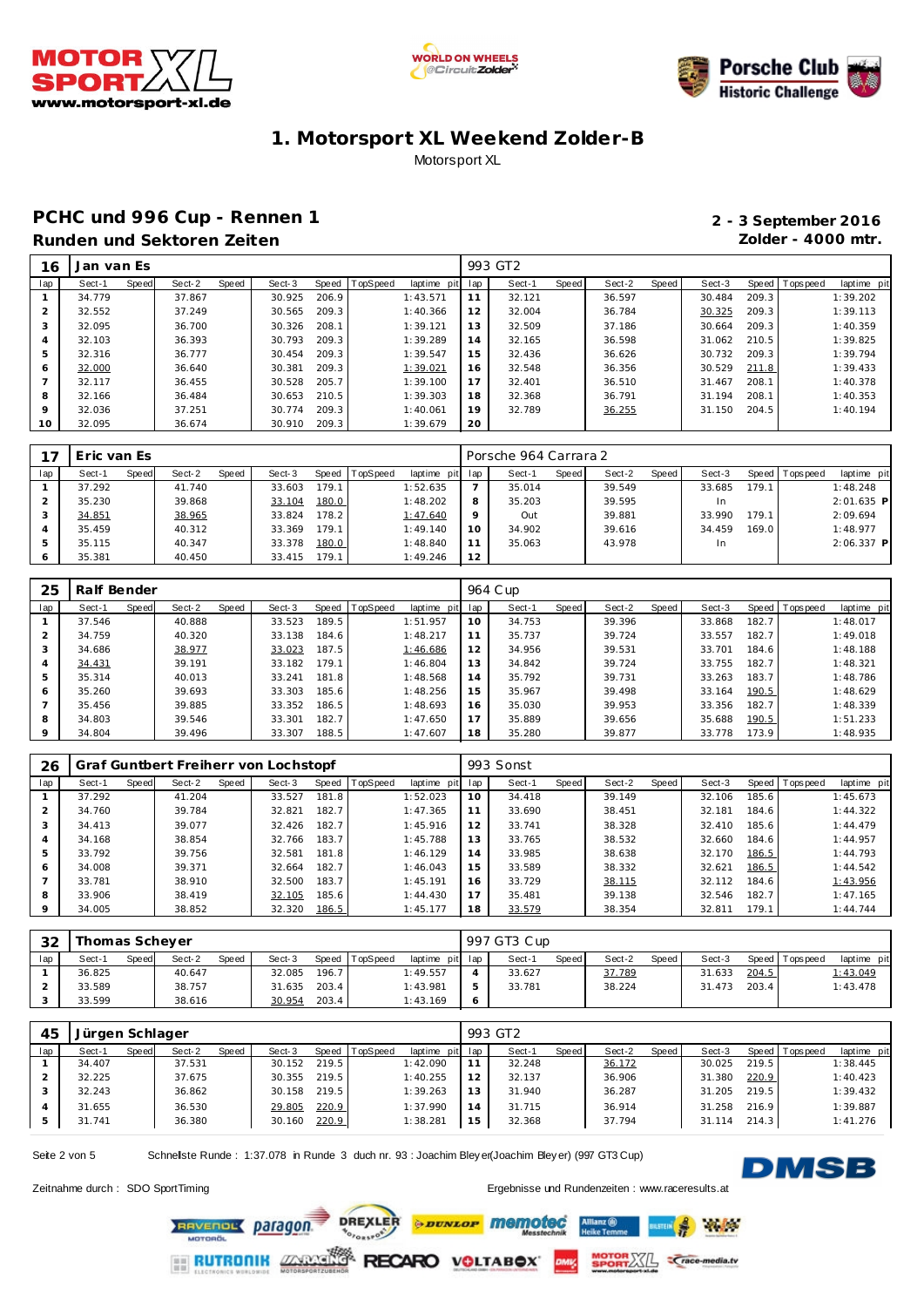





## **PCHC und 996 Cup - Rennen 1 2 - 3 September 2016**

# **Runden und Sektoren Zeiten Zolder - 4000 mtr.**

|  | Runden und Sektoren Zeiten |  |
|--|----------------------------|--|
|  |                            |  |

| 31.649 | 37.149 | 29.883<br>220.9 | 1:38.681 | 16         | 32.663 | 37.361 | 203.4<br>30.563 | 1:40.587 |
|--------|--------|-----------------|----------|------------|--------|--------|-----------------|----------|
| 31.459 | 36.374 | 219.5<br>29.884 | 1:37.717 | $\sim$ $-$ | 32.099 | 37.274 | 191.5<br>30.388 | 1:39.761 |
| 32.505 | 36.907 | 219.5<br>30.041 | 1:39.453 | 18         | 34.818 | 37.441 | 213.0<br>30.949 | 1:43.208 |
| 31.939 | 36.596 | 219.5<br>30.465 | 1:39.000 | 10         | 32.803 | 37.946 | 173.9<br>30.684 | 1:41.433 |
| 31.451 | 37.920 | 220.9<br>30.186 | 1:39.557 | -20        |        |        |                 |          |

| 47      | Wolfgang Bensch |       |        |       |        |       |                  |             |     | 997 GT3 |       |        |       |        |       |                  |             |
|---------|-----------------|-------|--------|-------|--------|-------|------------------|-------------|-----|---------|-------|--------|-------|--------|-------|------------------|-------------|
| lap     | Sect-1          | Speed | Sect-2 | Speed | Sect-3 |       | Speed   TopSpeed | laptime pit | lap | Sect-1  | Speed | Sect-2 | Speed | Sect-3 |       | Speed   Topspeed | laptime pit |
|         | 38.677          |       | 42.530 |       | 33.593 | 197.8 |                  | 1:54.800    | 10  | 34.034  |       | 41.351 |       | 33.533 | 196.7 |                  | 1:48.918    |
|         | 33.947          |       | 39.879 |       | 32.603 | 200.0 |                  | 1:46.429    |     | 33.790  |       | 41.214 |       | 33.499 | 196.7 |                  | 1:48.503    |
| 3       | 34.302          |       | 40.203 |       | 32.695 | 201.1 |                  | 1:47.200    | 12  | 34.515  |       | 40.196 |       | 33.844 | 198.9 |                  | 1:48.555    |
| 4       | 34.439          |       | 39.547 |       | 32.222 | 198.9 |                  | 1:46.208    | 13  | 35.525  |       | 41.551 |       | 33.372 | 200.0 |                  | 1:50.448    |
| 5       | 33.588          |       | 39.203 |       | 32.279 | 200.0 |                  | 1:45.070    | 14  | 34.583  |       | 40.810 |       | 33.302 | 196.7 |                  | 1:48.695    |
| 6       | 34.586          |       | 39.618 |       | 33.330 | 197.8 |                  | 1:47.534    | 15  | 34.308  |       | 40.300 |       | 32.862 | 200.0 |                  | 1:47.470    |
|         | 34.593          |       | 40.133 |       | 33.304 | 200.0 |                  | 1:48.030    | 16  | 34.324  |       | 39.771 |       | 32.611 | 200.0 |                  | 1:46.706    |
| 8       | 34.269          |       | 40.677 |       | 32.491 | 198.9 |                  | 1:47.437    | 17  | 35.231  |       | 39.925 |       | 32.712 | 200.0 |                  | 1:47.868    |
| $\circ$ | 34.051          |       | 39.739 |       | 32.761 | 198.9 |                  | 1:46.551    | 18  | 34.664  |       | 41.061 |       | 33.507 | 172.2 |                  | 1:49.232    |

| 53      |        |       | Andreas Sczepansky |       |        |       |                  |             |     | 996 GT3 Cup |       |        |       |        |       |                |             |
|---------|--------|-------|--------------------|-------|--------|-------|------------------|-------------|-----|-------------|-------|--------|-------|--------|-------|----------------|-------------|
| lap     | Sect-1 | Speed | Sect-2             | Speed | Sect-3 |       | Speed   TopSpeed | laptime pit | lap | Sect-1      | Speed | Sect-2 | Speed | Sect-3 |       | Speed Topspeed | laptime pit |
|         | 35.422 |       | 38.547             |       | 31.518 | 192.5 |                  | 1:45.487    | 11  | 32.674      |       | 37.672 |       | 31.857 | 196.7 |                | 1:42.203    |
|         | 33.048 |       | 37.954             |       | 31.262 | 197.8 |                  | 1:42.264    | 12  | 32.774      |       | 37.153 |       | 31.096 | 197.8 |                | 1:41.023    |
|         | 33.000 |       | 37.066             |       | 30.981 | 197.8 |                  | 1:41.047    | 13  | 32.701      |       | 37.376 |       | 31.256 | 198.9 |                | 1:41.333    |
| 4       | 32.568 |       | 37.160             |       | 31.236 | 197.8 |                  | 1:40.964    | 14  | 32.689      |       | 37.442 |       | 31.758 | 198.9 |                | 1:41.889    |
| 5       | 33.146 |       | 38.096             |       | 30.818 | 200.0 |                  | 1:42.060    | 15  | 32.717      |       | 37.501 |       | 31.088 | 197.8 |                | 1:41.306    |
| 6       | 32.409 |       | 37.630             |       | 30.922 | 198.9 |                  | 1:40.961    | 16  | 32.817      |       | 37.952 |       | 31.471 | 198.9 |                | 1:42.240    |
|         | 32.762 |       | 37.065             |       | 31.247 | 197.8 |                  | 1:41.074    | 17  | 32.898      |       | 37.981 |       | 31.354 | 196.7 |                | 1:42.233    |
| 8       | 32.416 |       | 37.166             |       | 31.017 | 200.0 |                  | 1:40.599    | 18  | 32.841      |       | 37.089 |       | 30.951 | 198.9 |                | 1:40.881    |
| $\circ$ | 32.879 |       | 37.064             |       | 32.369 | 198.9 |                  | 1:42.312    | 19  | 32.952      |       | 37.829 |       | 31.909 | 197.8 |                | 1:42.690    |
| 10      | 32.400 |       | 36.997             |       | 31.580 | 198.9 |                  | 1:40.977    | 20  |             |       |        |       |        |       |                |             |

| 56             |        |       | Gideon Wijnschenk |       |        |       |                |                 |    | Porsche 997 GT3 Cup |       |        |       |        |       |                 |             |
|----------------|--------|-------|-------------------|-------|--------|-------|----------------|-----------------|----|---------------------|-------|--------|-------|--------|-------|-----------------|-------------|
| lap            | Sect-1 | Speed | Sect-2            | Speed | Sect-3 |       | Speed TopSpeed | laptime pit lap |    | Sect-1              | Speed | Sect-2 | Speed | Sect-3 |       | Speed Tops peed | laptime pit |
|                | 36.719 |       | 39.150            |       | 31.880 | 198.9 |                | 1:47.749        | 10 | 33.297              |       | 38.030 |       | 31.679 | 198.9 |                 | 1:43.006    |
|                | 33.732 |       | 38.194            |       | 31.371 | 201.1 |                | 1:43.297        | 11 | 33.530              |       | 38.303 |       | 31.364 | 200.0 |                 | 1:43.197    |
| 3              | 34.224 |       | 38.011            |       | 31.956 | 198.9 |                | 1:44.191        | 12 | 33.337              |       | 37.798 |       | 31.395 | 197.8 |                 | 1:42.530    |
| $\overline{4}$ | 33.564 |       | 37.827            |       | 31.961 | 198.9 |                | 1:43.352        | 13 | 33.776              |       | 38.816 |       | 31.804 | 198.9 |                 | 1:44.396    |
| 5              | 33.894 |       | 37.882            |       | 31.471 | 200.0 |                | 1:43.247        | 14 | 33.481              |       | 38.051 |       | 31.293 | 198.9 |                 | 1:42.825    |
| 6              | 33.541 |       | 38.252            |       | 32.344 | 200.0 |                | 1:44.137        | 15 | 33.718              |       | 38.571 |       | 31.509 | 196.7 |                 | 1:43.798    |
|                | 33.871 |       | 39.171            |       | 33.301 | 200.0 |                | 1:46.343        | 16 | 33.470              |       | 37.588 |       | 31.618 | 202.2 |                 | 1:42.676    |
| 8              | 33.768 |       | 37.824            |       | 32.421 | 197.8 |                | 1:44.013        | 17 | 33.367              |       | 37.595 |       | 31.389 | 201.1 |                 | 1:42.351    |
| 9              | 33.878 |       | 37.685            |       | 31.387 | 201.1 |                | 1:42.950        | 18 | 33.145              |       | 37.809 |       | 31.707 | 200.0 |                 | 1:42.661    |

| -57     |        |       | Filip van Eenaeme |       |        |       |          |             |     | Porsche 964 sonst |       |        |       |        |       |                 |             |
|---------|--------|-------|-------------------|-------|--------|-------|----------|-------------|-----|-------------------|-------|--------|-------|--------|-------|-----------------|-------------|
| lap     | Sect-1 | Speed | Sect-2            | Speed | Sect-3 | Speed | TopSpeed | laptime pit | lap | Sect-1            | Speed | Sect-2 | Speed | Sect-3 |       | Speed Tops peed | laptime pit |
|         | 37.907 |       | 41.250            |       | 34.516 | 181.8 |          | 1:53.673    | 10  | 36.133            |       | 39.550 |       | 32.976 | 185.6 |                 | 1:48.659    |
| 2       | 35.780 |       | 40.330            |       | 33.859 | 183.7 |          | 1:49.969    | 11  | 35.411            |       | 39.945 |       | 33.515 | 186.5 |                 | 1:48.871    |
| 3       | 36.000 |       | 40.064            |       | 33.663 | 184.6 |          | 1:49.727    | 12  | 34.687            |       | 39.293 |       | 33.358 | 185.6 |                 | 1:47.338    |
| 4       | 36.518 |       | 42.809            |       | 34.348 | 185.6 |          | 1:53.675    | 13  | 35.423            |       | 39.250 |       | 33.558 | 185.6 |                 | 1:48.231    |
| 5       | 35.914 |       | 40.113            |       | 33.469 | 184.6 |          | 1:49.496    | 14  | 34.721            |       | 39.376 |       | 34.242 | 183.7 |                 | 1:48.339    |
| 6       | 34.940 |       | 39.714            |       | 33.982 | 186.5 |          | 1:48.636    | 15  | 34.658            |       | 39.367 |       | 34.094 | 185.6 |                 | 1:48.119    |
|         | 36.169 |       | 40.022            |       | 34.049 | 182.7 |          | 1:50.240    | 16  | 34.574            |       | 39.141 |       | 33.049 | 186.5 |                 | 1:46.764    |
| 8       | 35.075 |       | 39.631            |       | 34.684 | 180.0 |          | 1:49.390    | 17  | 34.904            |       | 38.977 |       | 33.103 | 187.5 |                 | 1:46.984    |
| $\circ$ | 35.290 |       | 40.301            |       | 33.034 | 185.6 |          | 1:48.625    | 18  | 34.951            |       | 39.501 |       | 33.717 | 183.7 |                 | 1:48.169    |

|     | Claude Dichter |       |        |       |        |       |                |                 |    | Porsche 996 GT3 Cup |              |        |       |        |       |                 |             |
|-----|----------------|-------|--------|-------|--------|-------|----------------|-----------------|----|---------------------|--------------|--------|-------|--------|-------|-----------------|-------------|
| lap | Sect-1         | Speed | Sect-2 | Speed | Sect-3 |       | Speed TopSpeed | laptime pit lap |    | Sect-1              | <b>Speed</b> | Sect-2 | Speed | Sect-3 |       | Speed Tops peed | laptime pit |
|     | 37.482         |       | 40.286 |       | 33.290 | 188.5 |                | : 51.058        | 10 | 33.897              |              | 40.038 |       | 34.257 | 187.5 |                 | 1:48.192    |
|     | 34.171         |       | 39.977 |       | 33.625 | 187.5 |                | 1:47.773        |    | 34.522              |              | 39.998 |       | 32.810 | 189.5 |                 | 1:47.330    |

Seite 3 von 5 Schnellste Runde : 1:37.078 in Runde 3 duch nr. 93 : Joachim Bley er(Joachim Bley er) (997 GT3 Cup)



 $\frac{1}{2}$ 

**ILSTEIN** 

**SPORTALL Crace-media.tv** 

Zeitnahme durch : SDO SportTiming Ergebnisse und Rundenzeiten [: www.raceresults](www.raceresults.at).at

DREXLER *<u><b>PENLOP</u>* memoted RAVENOL Daragon. PORSPORT

**RUTRONIK ZARAS** 

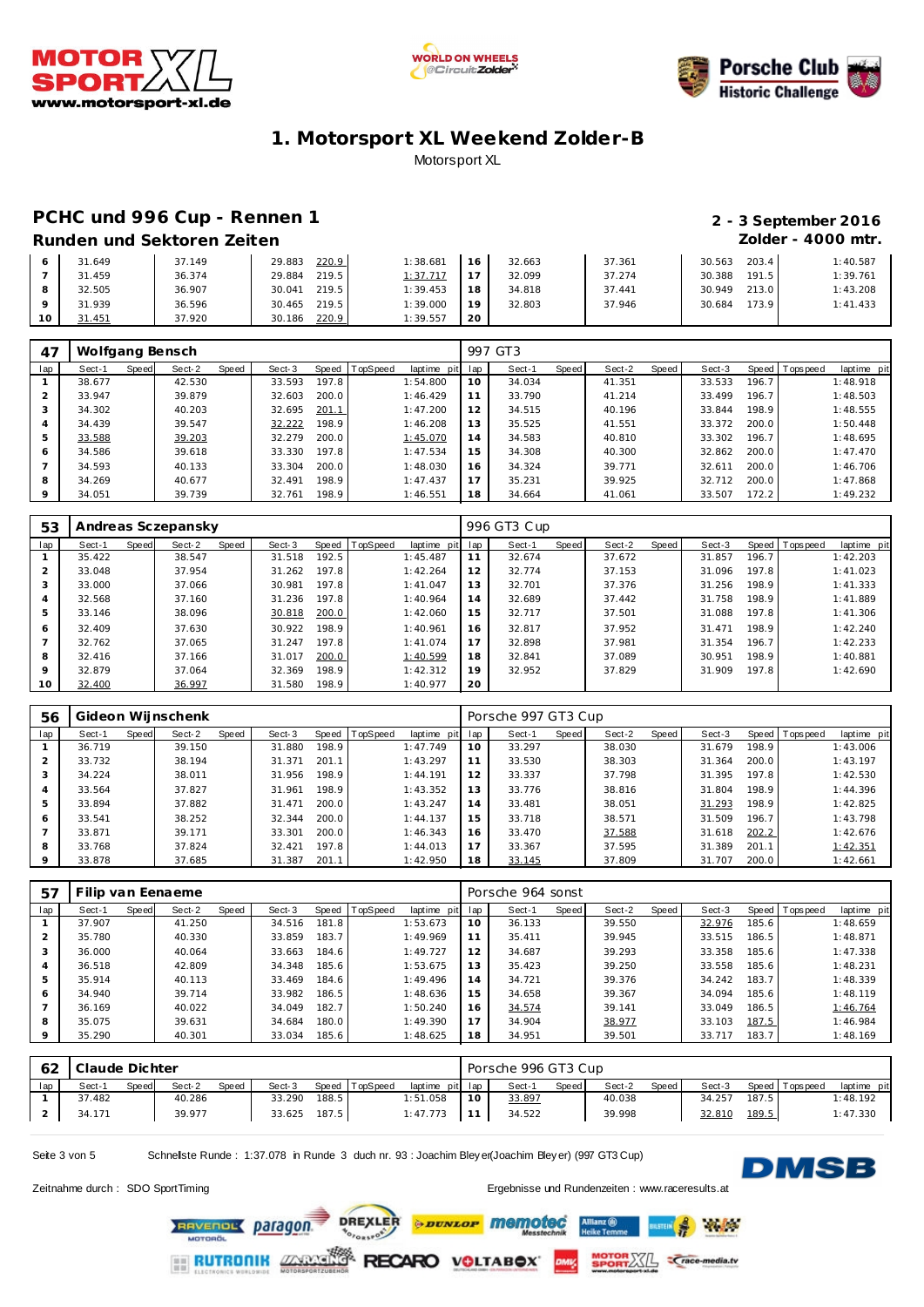





### **PCHC und 996 Cup - Rennen 1 2 - 3 September 2016 Runden und Sektoren Zeiten Zolder - 4000 mtr.**

| 34.639 | 40.763 | 186.5<br>32.884 | 1:48.286 |                | 34.640 | 39.525 | 33.262<br>186.5 | 1:47.427 |
|--------|--------|-----------------|----------|----------------|--------|--------|-----------------|----------|
| 34.395 | 39.386 | 188.5<br>32.819 | 1:46.600 |                | 34.059 | 39.862 | 189.5<br>33.452 | 1:47.373 |
| 34.605 | 39.612 | 186.5<br>33.294 | 1:47.511 | $\overline{A}$ | 34.687 | 39.914 | 187.5<br>33.547 | 1:48.148 |
| 34.971 | 41.151 | 188.5<br>33.850 | 1:49.972 | Б.             | 35.369 | 40.093 | 187.5<br>33.227 | 1:48.689 |
| 35.802 | 40.296 | 189.5<br>33.903 | 1:50.001 |                | 34.587 | 42.384 | 187.5<br>33.269 | 1:50.240 |
| 34.426 | 40.194 | 188.5<br>33.427 | 1:48.047 |                | 34.918 | 40.992 | 188.5<br>33.279 | 1:49.189 |
| 34.310 | 39.647 | 189.5<br>33.309 | 1:47.266 | 8              | 34.809 | 40.108 | 180.9<br>35.620 | 1:50.537 |

| 66      | Ralf Heisig |       |        |       |        |       |          |                 |    | 997 GT3 Cup |       |        |       |        |       |                 |             |
|---------|-------------|-------|--------|-------|--------|-------|----------|-----------------|----|-------------|-------|--------|-------|--------|-------|-----------------|-------------|
| lap     | Sect-1      | Speed | Sect-2 | Speed | Sect-3 | Speed | TopSpeed | laptime pit lap |    | Sect-1      | Speed | Sect-2 | Speed | Sect-3 |       | Speed Tops peed | laptime pit |
|         | 33.925      |       | 37.567 |       | 30.784 | 203.4 |          | 1:42.276        | 11 | 31.711      |       | 36.403 |       | 30.632 | 205.7 |                 | 1:38.746    |
|         | 32.581      |       | 37.237 |       | 31.086 | 203.4 |          | 1:40.904        | 12 | 31.928      |       | 36.491 |       | 30.534 | 204.5 |                 | 1:38.953    |
|         | 32.292      |       | 36.786 |       | 30.680 | 204.5 |          | 1:39.758        | 13 | 31.882      |       | 36.517 |       | 31.098 | 203.4 |                 | 1:39.497    |
| 4       | 31.936      |       | 37.099 |       | 30.671 | 203.4 |          | 1:39.706        | 14 | 32.345      |       | 37.520 |       | 31.104 | 203.4 |                 | 1:40.969    |
| 5       | 31.993      |       | 37.088 |       | 30.894 | 204.5 |          | 1:39.975        | 15 | 32.395      |       | 36.570 |       | 31.721 | 200.0 |                 | 1:40.686    |
| 6       | 31.792      |       | 36.160 |       | 30.592 | 203.4 |          | 1:38.544        | 16 | 31.985      |       | 36.484 |       | 30.700 | 203.4 |                 | 1:39.169    |
|         | 32.017      |       | 36.292 |       | 31.087 | 204.5 |          | 1:39.396        | 17 | 32.143      |       | 36.812 |       | 31.088 | 203.4 |                 | 1:40.043    |
| 8       | 31.629      |       | 36.232 |       | 31.227 | 202.2 |          | 1:39.088        | 18 | 32.960      |       | 36.806 |       | 30.973 | 202.2 |                 | 1:40.739    |
| $\circ$ | 31.506      |       | 36.378 |       | 30.950 | 204.5 |          | 1:38.834        | 19 | 32.261      |       | 37.124 |       | 30.987 | 203.4 |                 | 1:40.372    |
| 10      | 31.638      |       | 36.903 |       | 30.567 | 203.4 |          | 1:39.108        | 20 |             |       |        |       |        |       |                 |             |

|                 | Gerhard Kilian |       |        |       |        |       |                |                 |    | 997 GT3 Cup |       |        |       |        |       |                 |             |
|-----------------|----------------|-------|--------|-------|--------|-------|----------------|-----------------|----|-------------|-------|--------|-------|--------|-------|-----------------|-------------|
| lap             | Sect-1         | Speed | Sect-2 | Speed | Sect-3 |       | Speed TopSpeed | laptime pit lap |    | Sect-1      | Speed | Sect-2 | Speed | Sect-3 |       | Speed Tops peed | laptime pit |
|                 | 34.713         |       | 37.779 |       | 30.180 | 209.3 |                | 1:42.672        | 11 | 32.330      |       | 36.793 |       | 30.561 | 208.1 |                 | 1:39.684    |
|                 | 32.367         |       | 37.397 |       | 30.698 | 209.3 |                | 1:40.462        | 12 | 32.155      |       | 36.754 |       | 30.516 | 208.1 |                 | 1:39.425    |
| 3               | 32.617         |       | 36.580 |       | 30.668 | 208.1 |                | 1:39.865        | 13 | 32.246      |       | 36.388 |       | 30.490 | 206.9 |                 | 1:39.124    |
| 4               | 32.099         |       | 37.090 |       | 30.427 | 210.5 |                | 1:39.616        | 14 | 32.420      |       | 37.631 |       | 30.882 | 208.1 |                 | 1:40.933    |
| 5               | 32.076         |       | 38.178 |       | 30.607 | 208.1 |                | 1:40.861        | 15 | 32.435      |       | 37.696 |       | 30.311 | 209.3 |                 | 1:40.442    |
| 6               | 32.029         |       | 36.507 |       | 30.396 | 208.1 |                | 1:38.932        | 16 | 32.331      |       | 36.838 |       | 31.235 | 206.9 |                 | 1:40.404    |
|                 | 32.136         |       | 37.477 |       | 30.411 | 206.9 |                | 1:40.024        | 17 | 32.407      |       | 37.285 |       | 30.393 | 208.1 |                 | 1:40.085    |
| 8               | 32.509         |       | 37.302 |       | 30.535 | 208.1 |                | 1:40.346        | 18 | 33.057      |       | 36.609 |       | 31.042 | 208.1 |                 | 1:40.708    |
| $\circ$         | 32.669         |       | 36.945 |       | 30.427 | 206.9 |                | 1:40.041        | 19 | 32.465      |       | 37.558 |       | 30.631 | 206.9 |                 | 1:40.654    |
| 10 <sup>°</sup> | 32.813         |       | 37.110 |       | 30.453 | 208.1 |                | 1:40.376        | 20 |             |       |        |       |        |       |                 |             |

| 73             | Udo Schwarz |       |        |       |        |       |                |                |     | 996 GT3 Cup |       |        |       |        |       |                 |             |
|----------------|-------------|-------|--------|-------|--------|-------|----------------|----------------|-----|-------------|-------|--------|-------|--------|-------|-----------------|-------------|
| lap            | Sect-1      | Speed | Sect-2 | Speed | Sect-3 |       | Speed TopSpeed | laptime<br>pit | lap | Sect-1      | Speed | Sect-2 | Speed | Sect-3 |       | Speed Tops peed | laptime pit |
|                | 36.890      |       | 40.602 |       | 32.519 | 194.6 |                | 1:50.011       | 10  | 34.377      |       | 38.828 |       | 32.175 | 194.6 |                 | 1:45.380    |
| $\overline{2}$ | 34.011      |       | 39.130 |       | 32.479 | 194.6 |                | 1:45.620       | 11  | 33.566      |       | 39.159 |       | 32.112 | 192.5 |                 | 1:44.837    |
| 3              | 34.402      |       | 38.864 |       | 32.609 | 194.6 |                | 1:45.875       | 12  | 33.438      |       | 38.523 |       | 32.135 | 193.5 |                 | 1:44.096    |
| 4              | 33.745      |       | 39.183 |       | 31.768 | 192.5 |                | 1:44.696       | 13  | 33.289      |       | 38.484 |       | 32.408 | 189.5 |                 | 1:44.181    |
| 5              | 33.918      |       | 38.867 |       | 31.991 | 195.7 |                | 1:44.776       | 14  | 33.806      |       | 38.648 |       | 31.991 | 188.5 |                 | 1:44.445    |
| 6              | 33.732      |       | 38.472 |       | 31.482 | 189.5 |                | 1:43.686       | 15  | 33.570      |       | 39.336 |       | 33.103 | 195.7 |                 | 1:46.009    |
|                | 33.379      |       | 38.676 |       | 32.667 | 189.5 |                | 1:44.722       | 16  | 33.988      |       | 39.401 |       | 33.027 | 191.5 |                 | 1:46.416    |
| 8              | 33.245      |       | 38.579 |       | 33.641 | 191.5 |                | 1:45.465       | 17  | 34.921      |       | 39.577 |       | 32.631 | 194.6 |                 | 1:47.129    |
| $\circ$        | 33.282      |       | 39.321 |       | 32.060 | 192.5 |                | 1:44.663       | 18  | 34.130      |       | 39.524 |       | 32.258 | 194.6 |                 | 1:45.912    |

| 80             | vo van Riet |       |        |       |        |       |          |             |     | Porsche 996 GT3 Cup |       |        |       |        |       |           |             |
|----------------|-------------|-------|--------|-------|--------|-------|----------|-------------|-----|---------------------|-------|--------|-------|--------|-------|-----------|-------------|
| lap            | Sect-1      | Speed | Sect-2 | Speed | Sect-3 | Speed | TopSpeed | laptime pit | lap | Sect-1              | Speed | Sect-2 | Speed | Sect-3 | Speed | Tops peed | laptime pit |
|                | 35.774      |       | 38.515 |       | 31.690 | 197.8 |          | 1:45.979    | 11  | 32.390              |       | 37.640 |       | 31.626 | 201.1 |           | 1:41.656    |
|                | 32.923      |       | 37.565 |       | 31.332 | 201.1 |          | 1:41.820    | 12  | 33.067              |       | 37.492 |       | 31.349 | 200.0 |           | 1:41.908    |
| 3              | 33.025      |       | 37.076 |       | 30.957 | 203.4 |          | 1:41.058    | 13  | 32.480              |       | 37.737 |       | 31.012 | 200.0 |           | 1:41.229    |
| $\overline{4}$ | 32.500      |       | 37.110 |       | 31.341 | 201.1 |          | 1:40.951    | 14  | 32.196              |       | 37.373 |       | 31.831 | 202.2 |           | 1:41.400    |
| 5              | 32.969      |       | 38.200 |       | 31.149 | 203.4 |          | 1:42.318    | 15  | 32.829              |       | 37.355 |       | 31.082 | 202.2 |           | 1:41.266    |
| 6              | 32.077      |       | 37.579 |       | 30.883 | 201.1 |          | 1:40.539    | 16  | 32.775              |       | 37.985 |       | 31.557 | 201.1 |           | 1:42.317    |
|                | 33.512      |       | 37.109 |       | 30.876 | 202.2 |          | 1:41.497    | 17  | 32.932              |       | 37.919 |       | 31.310 | 201.1 |           | 1:42.161    |
| 8              | 32.282      |       | 36.994 |       | 31.163 | 202.2 |          | 1:40.439    | 18  | 32.819              |       | 38.065 |       | 31.565 | 198.9 |           | 1:42.449    |
| $\circ$        | 32.775      |       | 37.412 |       | 31.982 | 201.1 |          | 1:42.169    | 19  | 33.088              |       | 39.182 |       | 33.620 | 152.5 |           | 1:45.890    |
| 10             | 32.514      |       | 37.144 |       | 31.566 | 198.9 |          | 1:41.224    | 20  |                     |       |        |       |        |       |           |             |

*SEUNLOP MOMOtoc* 

RECARO VOLTABOX

Seite 4 von 5 Schnelste Runde : 1:37.078 in Runde 3 duch nr. 93 : Joachim Bley er(Joachim Bley er) (997 GT3 Cup)

**DREXLER** 

Progenot



 $a, b$ 

*<u>Crace-media.tv</u>* 

**LETEIN** 

RAVENOL Daragon

**RUTRONIK ZARAS** 

Zeitnahme durch : SDO SportTiming et al. et al. et al. et al. et al. et al. et al. et al. et al. et al. et al. et al. et al. et al. et al. et al. et al. et al. et al. et al. et al. et al. et al. et al. et al. et al. et al.

**PORTASLE**